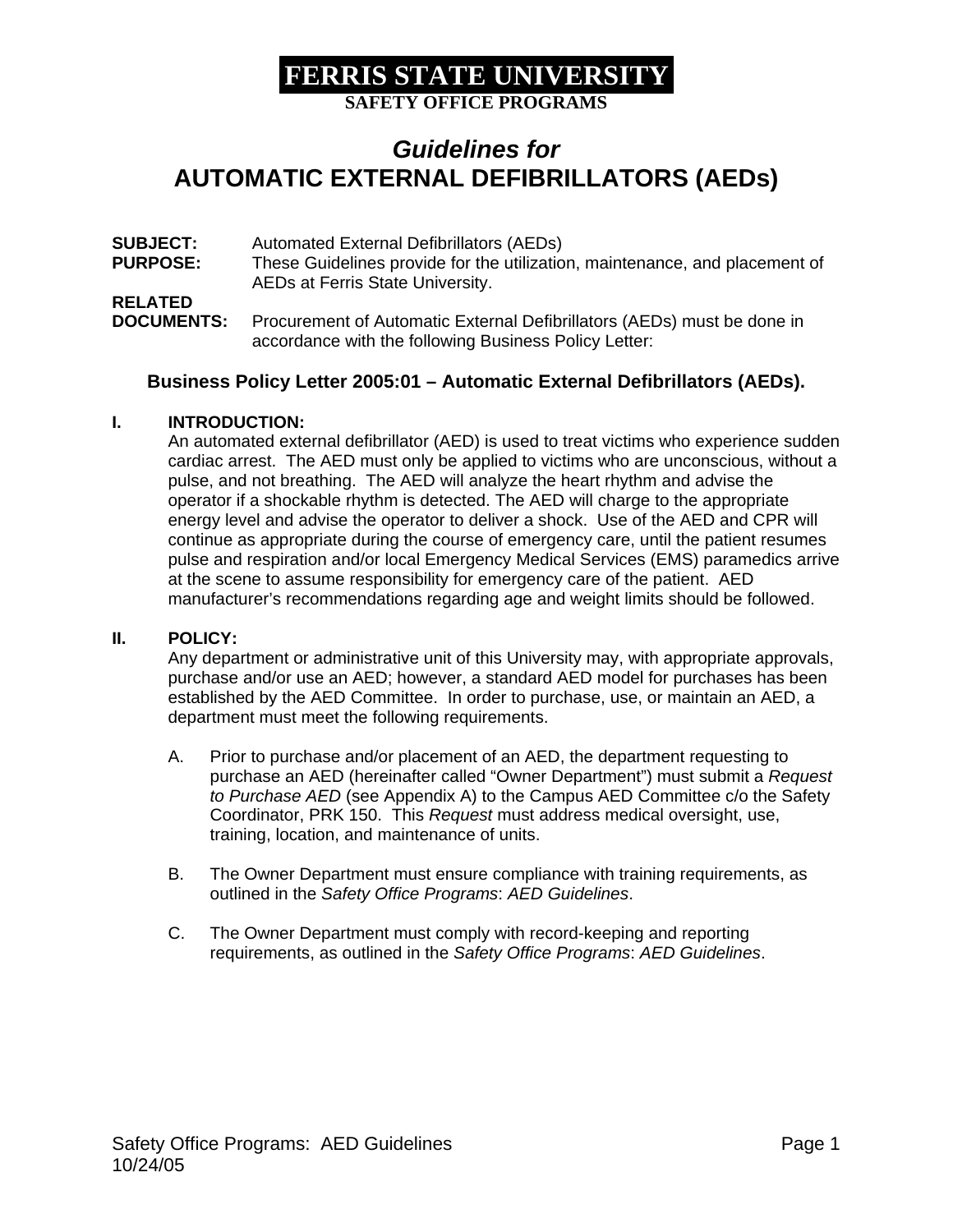### **FERRIS STATE UNIVERSITY SAFETY OFFICE PROGRAMS**

#### **III. RESPONSIBILITIES:**

- A. The Vice President of Student Affairs, or his/her designee, will have primary responsibility for oversight of Ferris State University's AED program.
- B. Campus AED Committee
	- 1. The Campus AED Committee will be chaired by the Health Center Director and will be composed of the following members: Health Center Physician, Risk Manger, Rankin Center Director, Athletics Trainer, University Recreation Director, and Safety Coordinator.
	- 2. The AED Committee, working in conjunction with the Purchasing Office, will be responsible for selecting a standard AED model for University purchases.
	- 3. The AED Committee will review submittals of the *Request to Purchase AED*, provide assistance with *Request* preparation, and provide written approval to the requesting department or unit. Approval of the *Request* by the designated Health Center physician will also be required in order to satisfy Federal law requirements.
	- 4. The AED Committee will provide assistance to departmental and administrative units during the planning and implementation process, evaluate the effectiveness of the overall AED program, and oversee the AED reporting process.
- B. Owner Department --The University department or unit requesting to purchase an AED (hereinafter called the "Owner Department") must meet the following requirements:
	- 1. Submit a *Request to Purchase AED* to the Campus AED Committee. (Administrative units already using AED's prior to the implementation of this policy shall submit a *Request to Purchase AED* within 60 days after the effective date of this policy). A department budget code for the purchase and/or maintenance of the AED must be included in the *Request*.
	- 2. Post visible signs at appropriate AED locations.
	- 3. Ensure compliance with all components of the Safety Office's AED Program Guidelines.
	- 4. Submit an updated *Request* to the Campus AED Committee when any substantial change is made to the *Request* after initial implementation. Changes that would require an updated *Request* include, but are not limited to the following:
		- a. Removal of an AED from service temporarily or permanently
		- b. Change in placement location
		- c. Replacement of an AED with another unit
	- 5. Report to the Campus AED Committee any use of an AED on a person as specified in *Safety Office Programs*: *AED Guidelines*.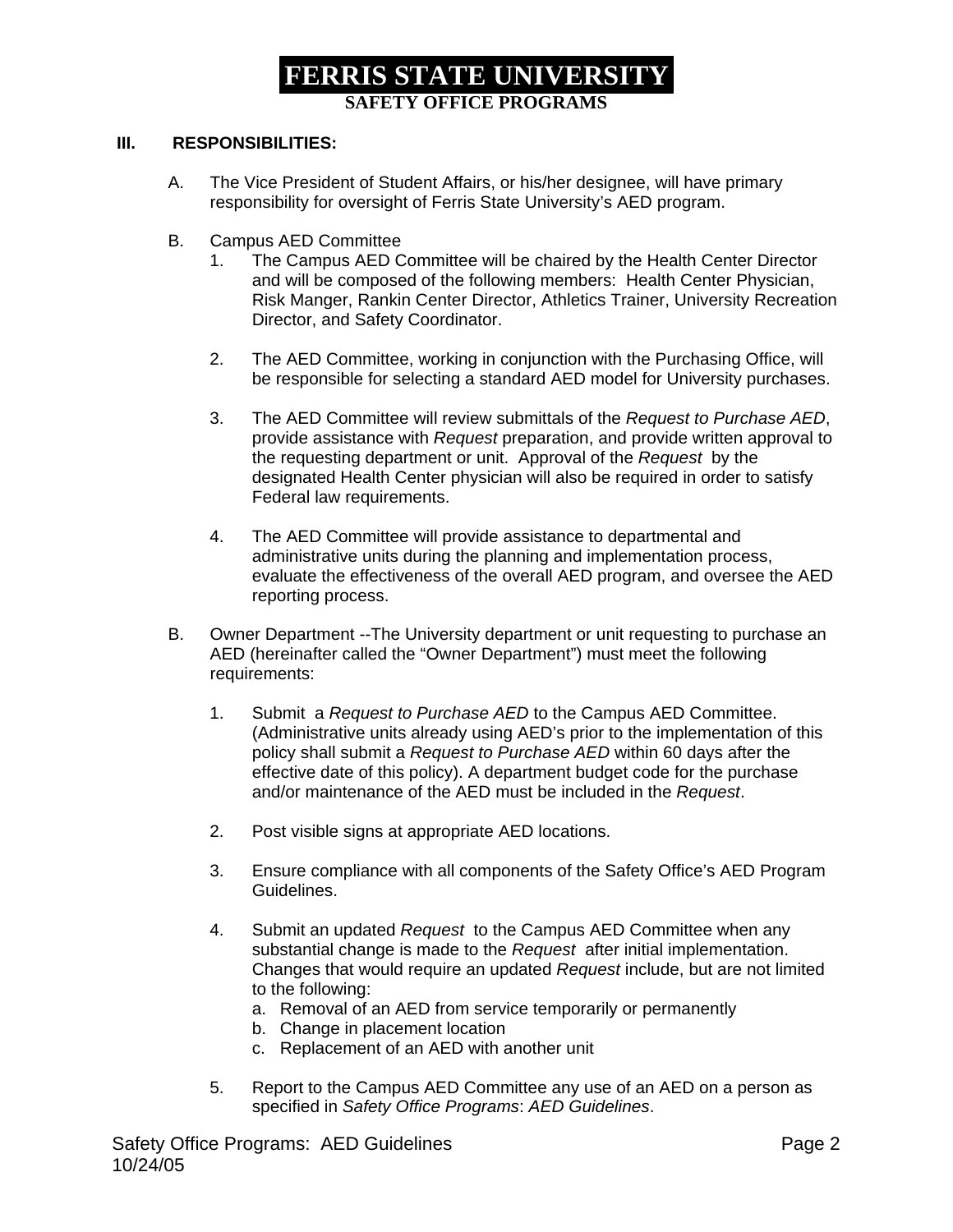### **FERRIS STATE UNIVERSITY SAFETY OFFICE PROGRAMS**

#### **IV. POLICY EXCEPTION:**

The AED policy is not intended to cover educational training situations or medical personnel possessing certification/licensure for delivering emergency care.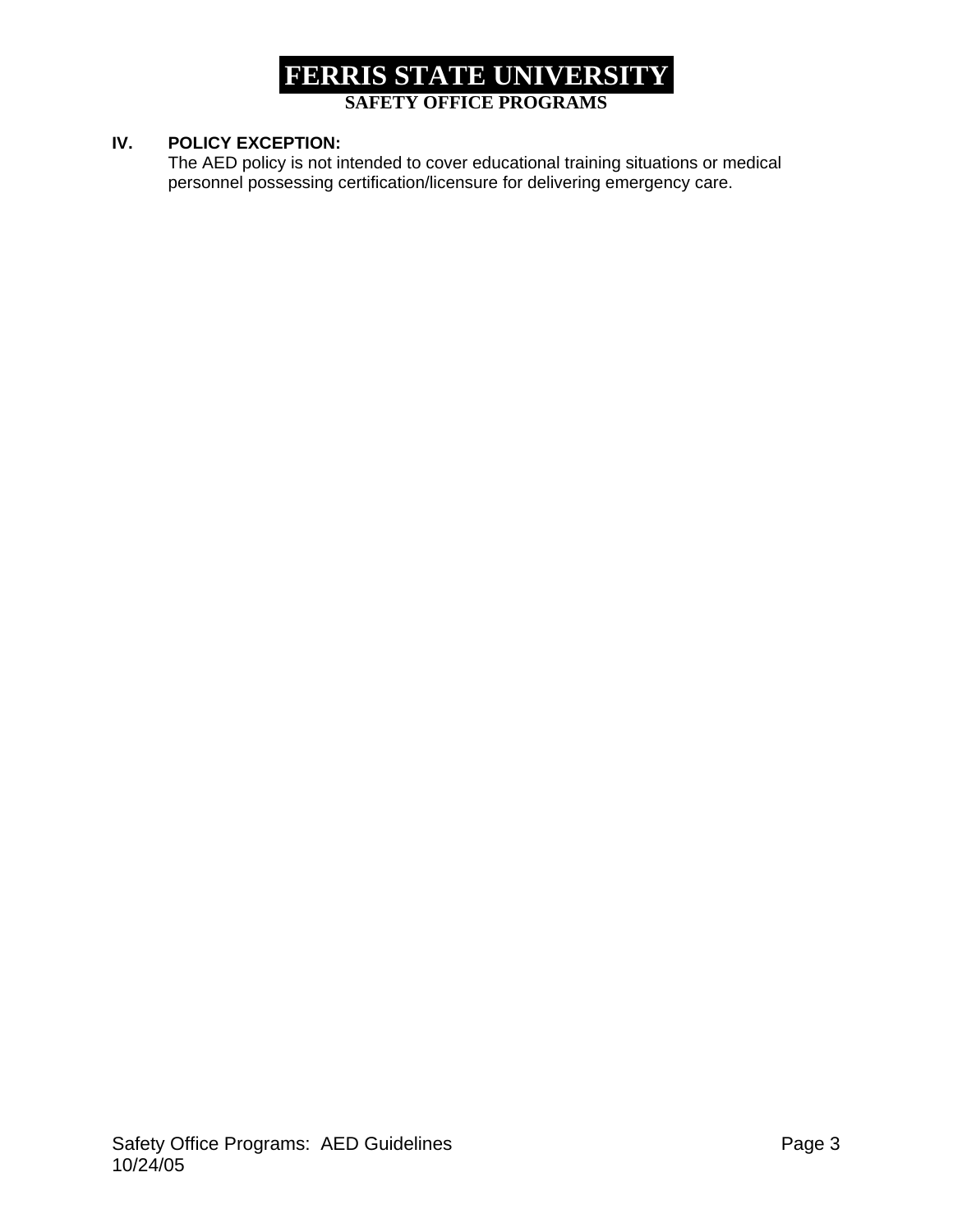## **FERRIS STATE UNIVERSITY SAFETY OFFICE PROGRAMS**  *Guidelines for*  **AUTOMATIC EXTERNAL DEFIBRILLATORS (AEDs)**

#### **I. TRAINING:**

Training in CPR and the use of AEDs can shorten the time to defibrillation and improve the chance for survival from sudden cardiac death in the workplace and campus community. Employees in the Owner Department or building make them a natural choice to be a primary responder with an AED. It is not the intent of Ferris State University to allow use of the AED units without proper training. Upon purchase and placement of an AED unit, training in CPR/AED will be offered to full-time, part-time, and student employees in the appropriate area.

- A. Certified trainers will provide American Red Cross or American Heart Association CPR/AED training.
- B. Refresher training will be offered annually for American Red Cross certification and biannually for American Heart Association certification.
- C. The Owner Department and the Safety Coordinator will have joint responsibility for ensuring that a training plan is in place and that training has actually occurred.

#### **II. AED Maintenance:**

AEDs and supplies necessary for the support of AEDs (see V.D.4. below) shall be maintained in a state of readiness.

- A. The University Safety Coordinator and the Owner Department will have joint responsibility for all scheduled and preventive maintenance of the respective AEDs.
- B. Scheduled and preventive maintenance checks shall be carried out by designated staff in the Owner Department. The Safety Coordinator (or his/her designee) will review maintenance documentation monthly.
- C. Scheduled and preventive maintenance checks shall be carried out in accordance with manufacturer's recommendations. Designated staff in the Owner Department will use the following checklist to assess the preparedness of the AED's and supplies on a monthly basis:
	- 1. Verify placement of AED unit
	- 2. Check status/service indicator light
	- 3. Inspect exterior components and sockets for cracks, etc.
	- 4. Check supplies (razor, towel, barrier device, disposable gloves, and pediatric electrode pads, if applicable)
- D. Building AED units shall always be kept in the designated location in the assigned campus building. **The Safety Coordinator must be notified if an AED unit is withdrawn from service for any reason and for any length of time (e.g., for repair).** The location of mobile AED units will be the responsibility of the Owner Department.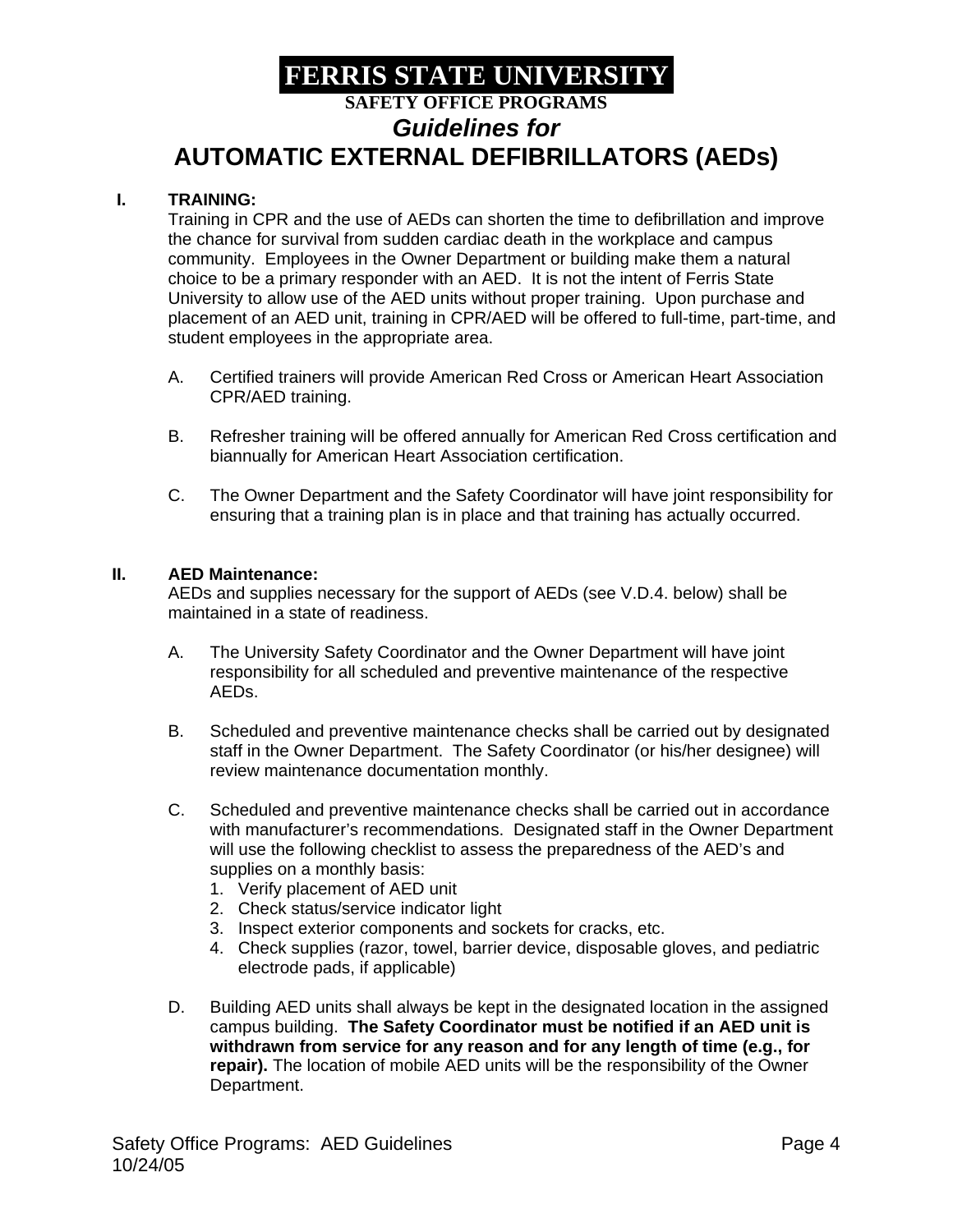### **FERRIS STATE UNIVERSITY SAFETY OFFICE PROGRAMS**

#### **III. REPORTING PROCEDURES:**

For medical recordkeeping purposes, and In order to evaluate the effectiveness of AED usage on campus, the Owner Department must document each use of the AED after the emergency is over.

- A. Each time an AED is used, the Owner Department must complete the AED Incident Report (Appendix B) and send the completed form **AND** the AED unit to Birkam Health Center within 24 hours of use. **IMPORTANT: DO NOT CLEAR the AED's data** before sending the unit to the Health Center.
- B. Birkam Health Center shall immediately forward a copy of the completed form to the patient's medical provider.
- C. Any other patient information generated during AED use will be placed the patient's confidential medical file at the Birkam Health Center, in accordance with Business Policy Letters related to Treatment of Occupational Injuries Illnesses and Treatment of Students Injured in class.
- D. All patient medical information shall be regarded by all parties as confidential and private and no names or other identifying information will be disclosed.

#### **IV. POST EVENT PROCEDURAL REVIEW:**

Following each use of an AED, a review shall be conducted by the Campus AED Committee.

- A. The (Medical Advisor/Health Center Director) shall conduct the Post Event Review. The AED Committee and all key participants in the event shall participate in the review.
- B. The review should contain the following elements:
	- 1. Identification of actions that went well
	- 2. Identification of opportunities for improvement
	- 3. Critical incident stress debriefing, if necessary.
- C. The Safety Coordinator will maintain the Post Event Review files.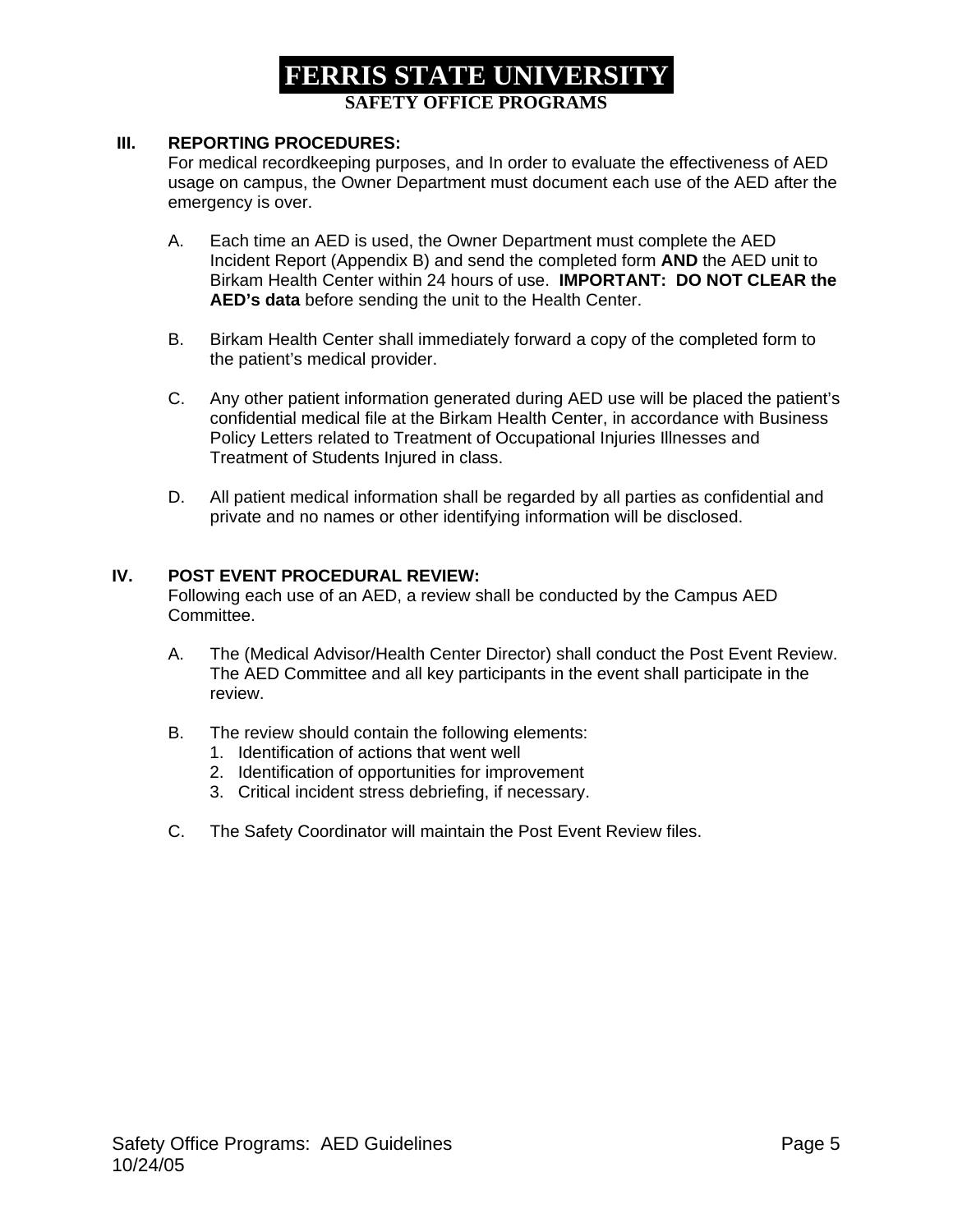**SAFETY PROGRAMS** 

## *REQUEST TO PURCHASE*  **AUTOMATIC EXTERNAL DEFIBRILLATORS (AEDs)**

**In accordance with Ferris State University's AED Policy (Business Policy Letter 2005:01), this** *Request* **form must be used for ALL acquisitions of Automatic External Defibrillators (AEDs) on the Ferris State University and Kendall College of Art & Design campuses.** 

**Questions regarding the acquisition of AEDs should be directed to the Safety Coordinator at 591-2147. The Safety Coordinator can also schedule consultation with the AED Committee, including the designated Health Center Physician.** 

| Department/Administrative<br><b>Unit Requesting the AED</b>                                                                                                                                                                                                              |
|--------------------------------------------------------------------------------------------------------------------------------------------------------------------------------------------------------------------------------------------------------------------------|
|                                                                                                                                                                                                                                                                          |
| Name of person responsible for Oversight of                                                                                                                                                                                                                              |
| Proposed location of the AED(s):                                                                                                                                                                                                                                         |
|                                                                                                                                                                                                                                                                          |
|                                                                                                                                                                                                                                                                          |
|                                                                                                                                                                                                                                                                          |
| <b>Location Where Training and Use</b><br>Records Will Be Maintained: We are also asset to the control of the control of the control of the control of the control of the control of the control of the control of the control of the control of the control of the cont |
| <b>Communication Plan for Advising</b><br><b>Building Occupants of the Presence and</b>                                                                                                                                                                                  |
|                                                                                                                                                                                                                                                                          |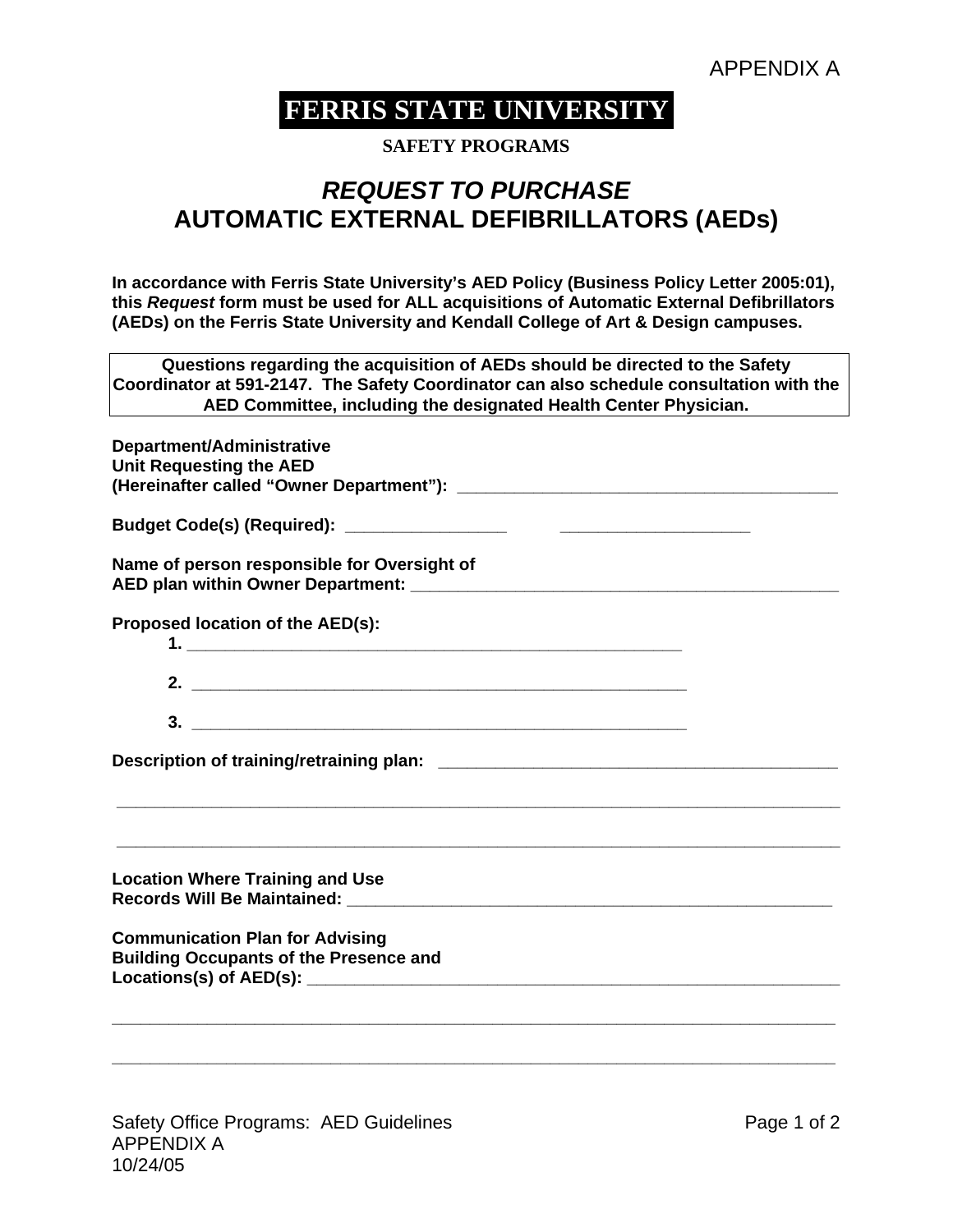**SAFETY PROGRAMS** 

# **REQUEST TO PURCHASE AEDs, cont.**

**Description of Reporting and** Review Procedures: \_\_\_\_\_\_\_\_\_ **Proposed Schedule for** FOR AED COMMITTEE USE ONLY: **SAFETY COORDINATOR APPROVAL:**  $\frac{1}{2}$ Signature **Date** HEALTH CENTER PHYSICIAN APPROVAL: Signature **Date Comments:**